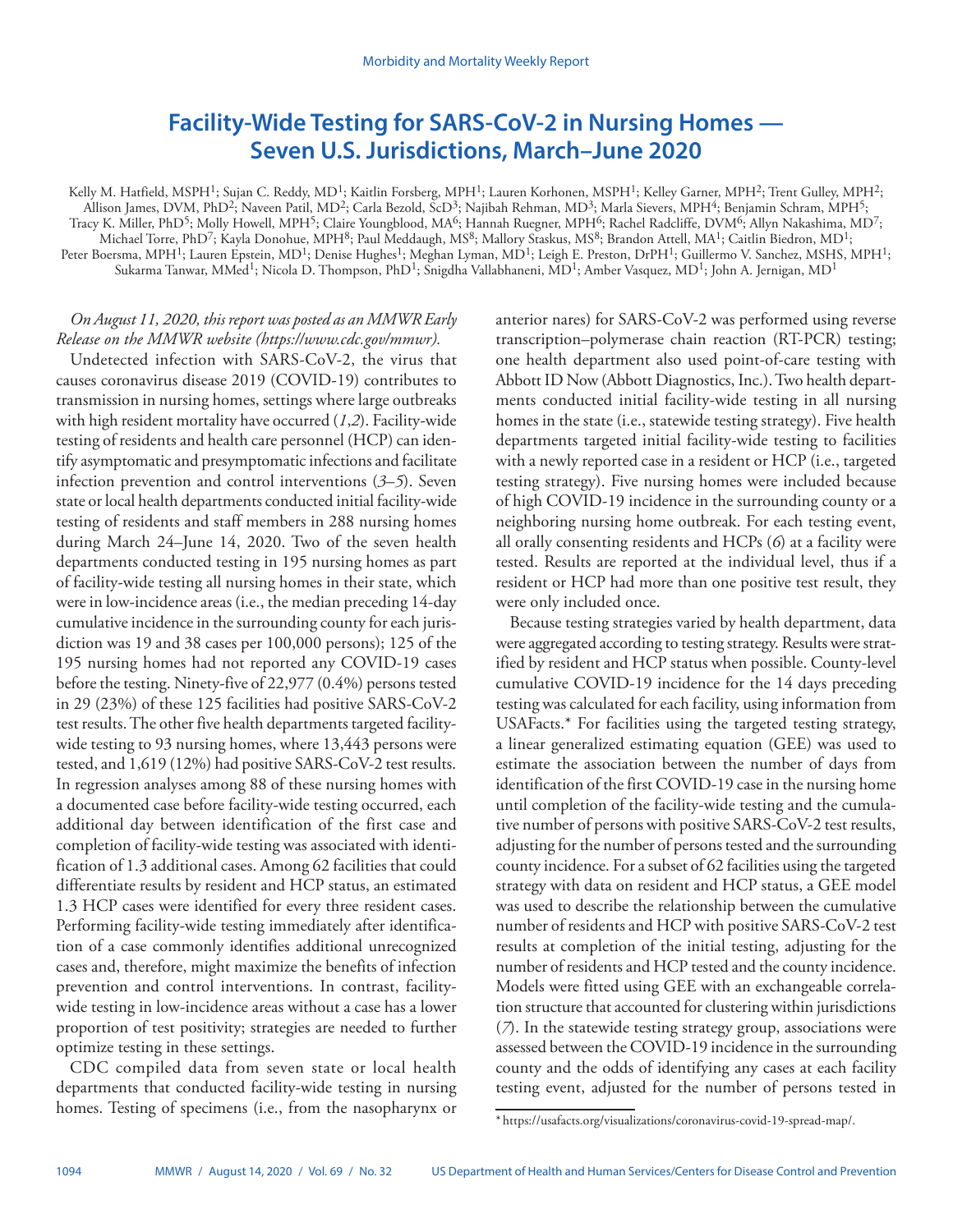all facilities that did not have previous cases. Logistic GEE models with an exchangeable correlation structure accounting for clustering by jurisdiction (*7*) were fitted. The role of facility size was not assessed, but in the multivariable models, adjustment was made for the number of persons who received testing as a proxy for facility size. All analyses were conducted using SAS (version 9.4; SAS Institute); statistical significance was assessed using p<0.05. This investigation was deemed not human subjects research under Department of Health and Human Services, Title 45 Code of Federal Regulations 46, Protection of Human Subjects.

Overall, seven health departments provided data from 288 nursing homes that conducted initial facility-wide testing during March 24–June 14 (Table 1). Health departments reported turnaround times ranging from 1 to 7 days from testing until receipt of results.

Five health departments using the targeted testing strategy (Arkansas; Detroit, Michigan; New Mexico; Utah; and Vermont) tested 93 nursing homes, and in 79% of those, new COVID-19 cases were detected (median = 6 new cases, interquartile range =  $1-21$ ). In these 93 nursing homes, 13,443 persons were tested, and 1,619 (12%) had positive SARS-CoV-2 test results. Among the 93 nursing homes, 88 (95%) had a documented COVID-19 case before testing; the number of days between identification of the first case and the completion of facility-wide testing ranged from 1 to 41 days (median  $= 7$  days). Population average estimates from regression analyses suggested that each additional day

**TABLE 1. Characteristics of nursing homes that completed facility-wide testing for SARS-CoV-2, by testing strategy and health department (N = 288) — seven state and local health department jurisdictions, United States, March 24–June 14, 2020**

|                                                                                        |                 | Targeted testing strategy*        | Statewide testing strategy* |              |             |                     |                       |
|----------------------------------------------------------------------------------------|-----------------|-----------------------------------|-----------------------------|--------------|-------------|---------------------|-----------------------|
| Characteristic                                                                         | <b>Arkansas</b> | Detroit,<br>Michigan <sup>†</sup> | <b>New Mexico</b>           | Utah         | Vermont     | <b>North Dakota</b> | <b>South Carolina</b> |
| No. of nursing homes                                                                   | 29              | 26                                | 16                          | 16           | 6           | 50                  | $145^{\frac{6}{5}}$   |
| No. of counties<br>represented                                                         | 19              |                                   | 8                           | 4            | 4           | 33                  | 41                    |
| No. (%) of known<br>COVID-19 cases before<br>facility-wide testing                     | 29 (100)        | 26 (100)                          | $119$ (69.0)                | 16 (100)     | 6(100)      | 11(22.0)            | 59 (41.0)             |
| No. of patients tested                                                                 | 5,039           | 2,550                             | 3,139                       | 2,227        | 488         | 8,728               | 28,737                |
| No. (%) of cases after<br>facility-wide testing                                        | 184(3.7)        | 1,048(41.1)                       | 166(5.3)                    | 149(6.7)     | 72 (14.8)   | 93(1.1)             | 333(1.1)              |
| No. of persons tested<br>per facility,<br>median (range)                               | 159 (83-349)    | 94.5 (44-161)                     | 194 (71-322)                | 92 (15-436)  | 74 (22-150) | 126 (29-504)        | 186 (20-792)          |
| No. of cases per facility<br>before facility-wide<br>testing, median (range)           | $2(1-15)$ **    | $12.5(2-32)$                      | $1(0-21)$                   | $2(1-10)$    | $1(1-30)$   | Unknown             | Unknown               |
| No. cases per facility<br>at completion of<br>facility-wide testing,<br>median (range) | $2(1-52)$       | 35 (14-99)                        | $2.5(0-51)$                 | $6.5(1-33)$  | $2(1-51)$   | $0(0-19)$           | $0(0-45)$             |
| Dates of 2020                                                                          | Mar 24-         | Apr 16-                           | Apr $2-$                    | Mar 31-      | Mar 30-     | Apr 10-             | May 4-                |
| facility-wide testing<br>completion, range<br>(span, days)                             | Apr 26 (33)     | Apr 25 (9)                        | May 5 (33)                  | Jun 14 (75)  | Apr 22 (23) | Jun 4 (24)          | Jun 5 (32)            |
| Days from first case to<br>testing per facility,<br>median (range)                     | $5(1-17)$       | $32(20-41)$                       | $8(1-17)$                   | $4(1-12)$    | $6(2-18)$   | $5(4-32)^{+}$       | $30(1-66)$            |
| Incidence <sup>§§</sup> per facility<br>in surrounding county,<br>median (IQR)         | $28(13-52)$     | 282 (280-322)                     | 43 (32-117)                 | $91(57-100)$ | 72 (64-105) | $19(0-38)$          | $38(21 - 72)$         |

**Abbreviation:** COVID-19 = coronavirus disease 2019; IQR: interquartile range.

Targeted testing strategy represents health departments that performed facility-wide testing of residents and health care personnel in response to a known or suspected case. Statewide testing strategy represents health departments that conducted facility-wide testing statewide.

† Health care personnel data were not available from the Detroit Health Department for this analysis. The Detroit Health Department used the Abbot ID Now (Abbott Diagnostics, Inc.) for some tests reported; all others used reverse transcription–polymerase chain reaction testing.

§ Persons in 194 nursing homes received testing as part of statewide testing efforts; 145 nursing homes included in this analysis had reported complete aggregate data to their respective health department as of July 14, 2020.

¶ Eleven nursing homes conducted testing in response to a known case; five nursing homes performed testing in response to high county incidence or nearby outbreaks (no previously identified cases of coronavirus disease 2019 [COVID-19] in that nursing home).

\* Number of cases before the facility-wide testing was unknown for four facilities.

†† Unknown for eight of 11 nursing homes with known cases of COVID-19 before facility-wide testing.

§§ The cumulative number of new cases in the county per 100,000 population in the 14 days before the facility-wide testing. Data from USAfacts ([https://usafacts.](https://usafacts.org/) [org/](https://usafacts.org/)) was used to calculate county incidence.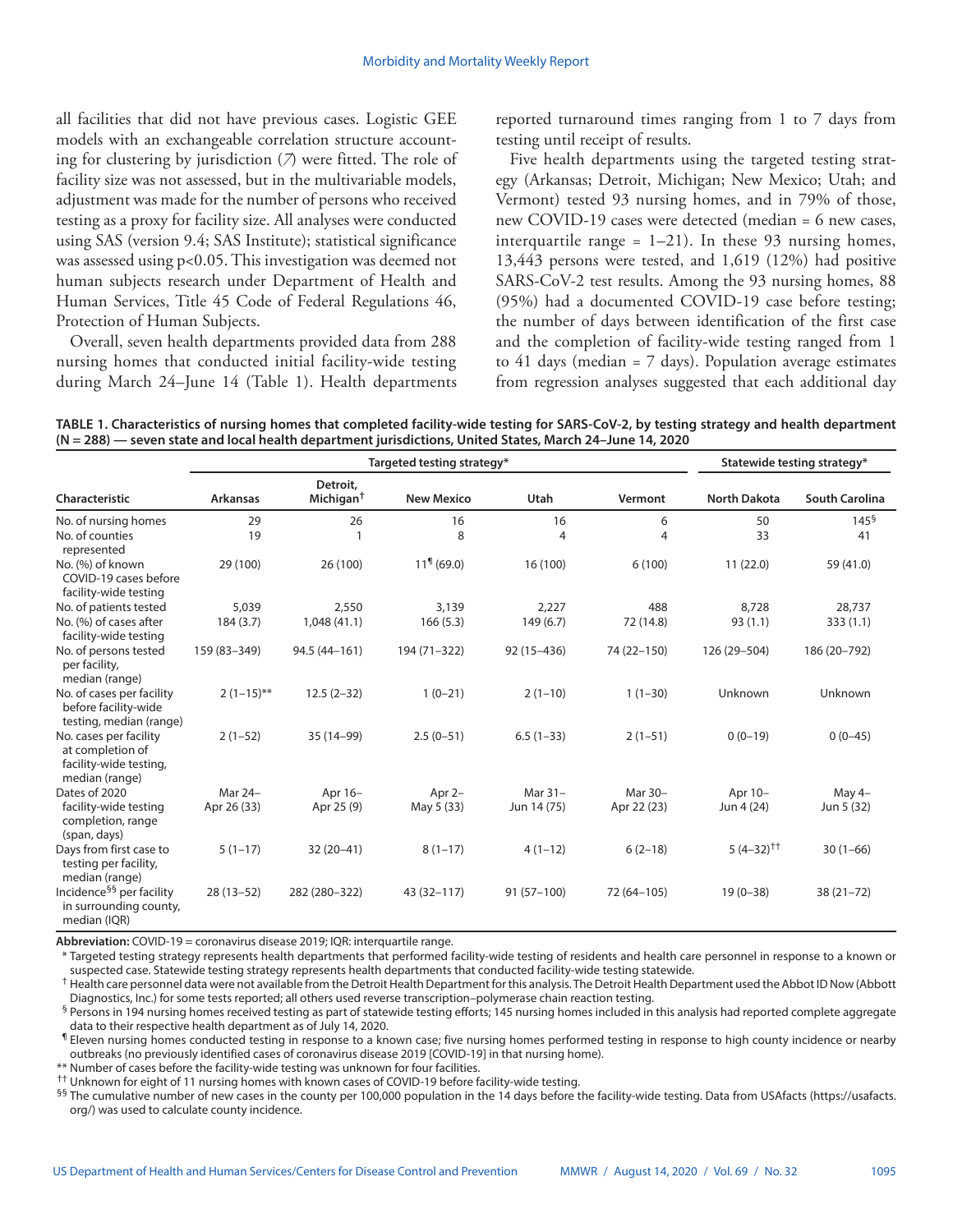

**FIGURE. Association between total number of persons with positive SARS-CoV-2 test results after facility-wide testing and number of days from first case identification until completion of facility-wide testing\* — five state and local health department jurisdictions,† United States, March–June 2020**

**Abbreviation:** COVID-19 = coronavirus disease 2019.

\* The parameter estimate, based on generalized estimating equations modeling the relationship of days from first case of COVID-19 in a nursing home to completion of facility-wide testing, was 1.3 (95% CI = 1.0-1.5) and was adjusted for the surrounding county incidence and the total number of persons tested during facility-wide testing. This parameter was separately estimated excluding facilities in Detroit, which used the Abbot ID Now platform and produced similar results (parameter estimate = 1.3; 95% CI = 0.6–2.0). All other sites used reverse transcription–polymerase chain reaction testing. † The five jurisdictions (Arkansas; Detroit, Michigan; New Mexico; Utah, and Vermont) used a targeted testing strategy.

from case identification to facility-wide testing was associated with identification of 1.3 additional cases (Figure). Among 62 facilities for which resident and HCP results could be differentiated, a linear association was found between the number of residents and HCP who had positive SARS-CoV-2 testing results (p<0.001): an estimated 1.3 cases among HCP were identified for every three resident cases. In 45 (73%) of these facilities with at least one resident with test results positive for SARS-CoV-2, an average of 5.2% HCP who were tested had positive test results (range =  $0\%-26\%$ ).

The two health departments using a statewide testing strategy (North Dakota and South Carolina) conducted facility-wide testing in 195 nursing homes in low-incidence areas (i.e., the median preceding 14-day cumulative incidence in the surrounding county for each jurisdiction was 19 and 38 cases per 100,000 persons). Seventy (36%) of the 195 nursing homes had reported one or more residents or HCP with positive SARS-CoV-2 test results before the testing event, whereas 125 (64%) had not reported cases. Among 22,977 persons tested at the 125 nursing homes that had not reported cases, 95 (0.4%) had positive test results; 29 (23%) facilities each identified one to 25 cases, including 23 (18%) with one to three cases, and six (5%) with four or more cases. Multivariable models found no association between the cumulative county incidence and the odds of identifying a case among these 125 nursing homes ( $p = 0.67$ ). Within the 70 nursing homes that reported cases in residents or HCP before the facility-wide testing, 14,488 persons were tested, and 331 (2%) had a positive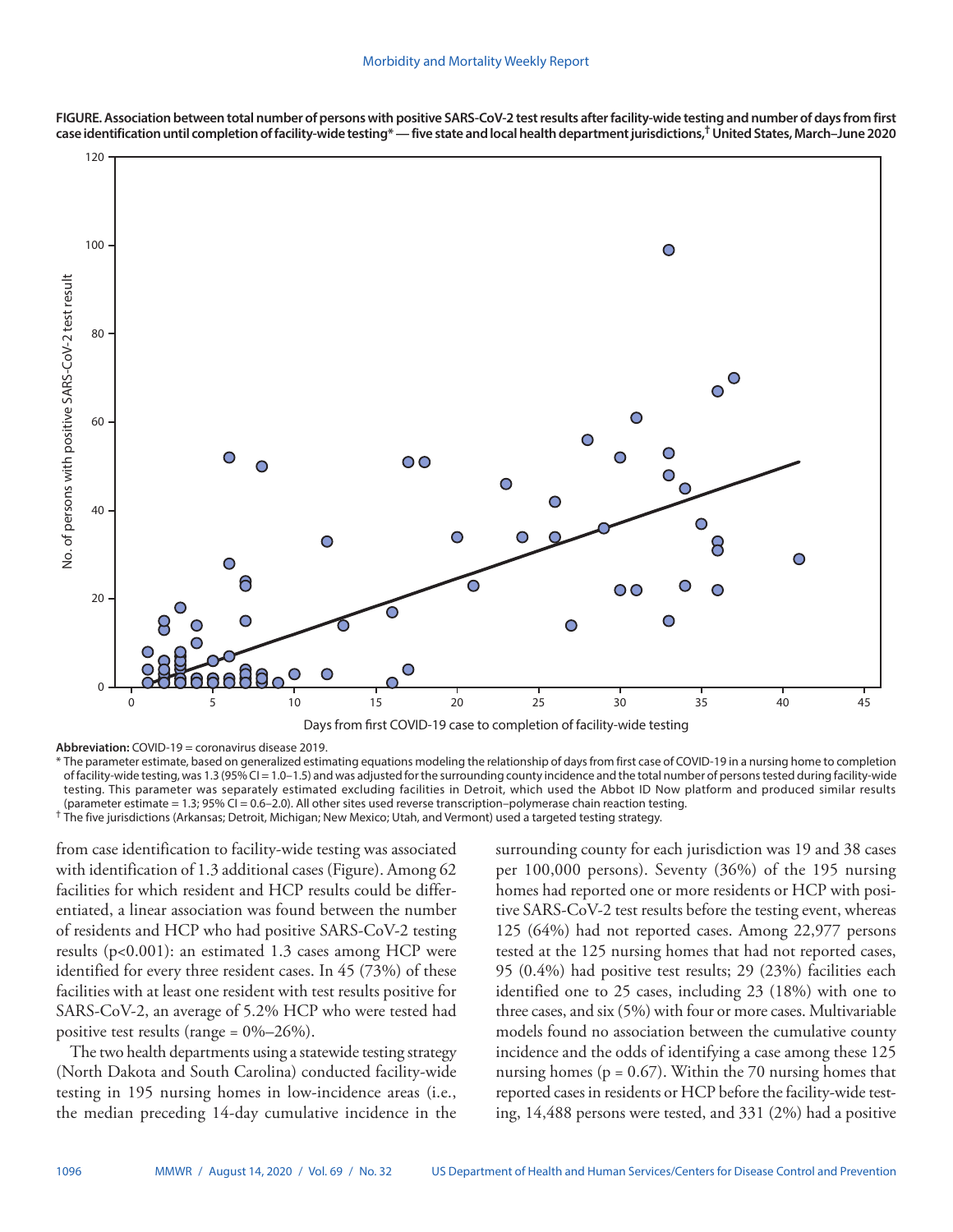result. For 62 facilities with available data, the number of days between identification of the first case and the facilitywide testing ranged from 1 to 66 days (median = 29.5 days). However, the cumulative number of cases was not available. Among the 70 facilities, 41 (59%) identified one to 45 cases, including 21 (30%) that identified one to three cases and 20 (29%) that identified four or more cases.

With both testing strategies, the mean number of cases identified in nursing homes was higher among those with at least one resident case identified before the facility-wide testing (25.7 among those using a targeted testing strategy, 7.3 among those using a statewide testing strategy), compared with those that had previously identified only HCP cases (3.5 and 0.3, respectively) or had no known cases before the testing (0.8 and 0.4, respectively) (p<0.001) (Table 2).

## **Discussion**

Facility-wide testing of residents and HCP in nursing homes can provide important insights into the epidemiology of SARS-CoV-2 transmission and permit early identification of cases to guide infection prevention and control interventions. Conducting facility-wide testing as soon as possible after identifying a case of COVID-19 offers advantages over other approaches. First, previously undetected cases can be identified; these data indicate that 79% of testing events performed in response to a known case identified unrecognized cases. Second, testing as soon as possible after identifying an initial case was associated with identification of fewer cases and might improve the feasibility and effectiveness of cohorting (i.e., designating a location and HCP exclusively for care of residents with COVID-19) and other isolation strategies aimed at interrupting transmission (*8*). For these reasons, testing of all residents and HCP in a nursing home with efficient turnaround time is recommended as soon as possible after identifying a new COVID-19 case (*6*,*9*).

An association was found between infections in residents and infections in HCP, and the prevalence of infections among HCP was often higher than expected given results of community serosurveys in low-incidence settings, raising the possibility that infections in HCP might be occurring in the workplace (*10*). Transmission likely occurred between residents and HCP and among HCP, highlighting the importance of testing both residents and HCP to detect virus transmission and the need for more effective interventions to prevent transmission among HCP working in nursing homes.

Testing guidance for nursing homes has suggested baseline testing of all residents and serial testing of HCP as part of the "reopening process" (e.g., the relaxing of restrictions) (*6*,*8*). In low-incidence areas a large number of tests was needed to identify a few cases (0.4% persons with positive test results in places that had never had a COVID-19 case). In facilities without known COVID-19 cases, strategies to improve testing efficiency might focus on populations at highest risk for acquisition (e.g., HCP living in high-incidence areas or residents who might have been recently exposed during hospitalization or dialysis treatments). Other methods to improve efficiency might include point-of-care testing with rapid turnaround time, sample pooling, self-collection of samples (e.g., saliva or anterior nares swabs), or wastewater surveillance.

The findings in this report are subject to at least four limitations. First, symptoms at the time of testing were not systematically collected; thus, determining what proportion of cases might have been identified using symptom screening methods is not possible. Second, it was not possible to describe variations in infection prevention and control, other interventions that might affect COVID-19 spread, or follow-up over time. The full effectiveness of facility-wide testing (and total number of cases identified) might only be known through follow-up testing. Cases might be missed if the patient was no longer shedding virus, still incubating disease, or if less sensitive tests, such as point-of-care tests, are used. In this report, one health department used the less sensitive Abbott ID Now for some testing; however, findings were consistent when excluding that jurisdiction's data.<sup>†</sup> Third, the estimates of the relationship between cases identified and delays in conducting testing might only be relevant for the period examined (i.e., 1–41 days); this relationship might not be valid for longer delays as the number of persons susceptible to infection decreases. Finally, health departments contributing statewide testing data had a relatively low community incidence at time of testing; findings from jurisdictions with a higher community incidence might differ.

These observations from facility-wide testing in nursing homes in seven U.S. health jurisdictions can inform use of test-based prevention strategies in these settings. Facility-wide testing after identification of an index case might maximize the benefits of infection prevention and control interventions by enabling early identification of unrecognized cases, cohorting and isolation of resident cases, and exclusion of infected HCP from the workplace through nonpunitive sick-leave policies. Facility-wide testing in low-incidence areas without a case has a lower proportion of test positivity; strategies are needed to optimize testing in these nursing homes. State and local health departments need to take steps to ensure that nursing homes have the resources necessary to rapidly perform facility-wide testing among residents and HCP after identification of a case.

<sup>†</sup>When excluding nursing homes from Detroit, which used Abbot ID Now for testing, the findings that for each additional day before completion of an initial facility-wide testing, 1.3 additional cases were identified and that the mean number of persons who had positive test results at the completion of facilitywide testing was highest among facilities with one or more resident cases before the testing event were consistent.